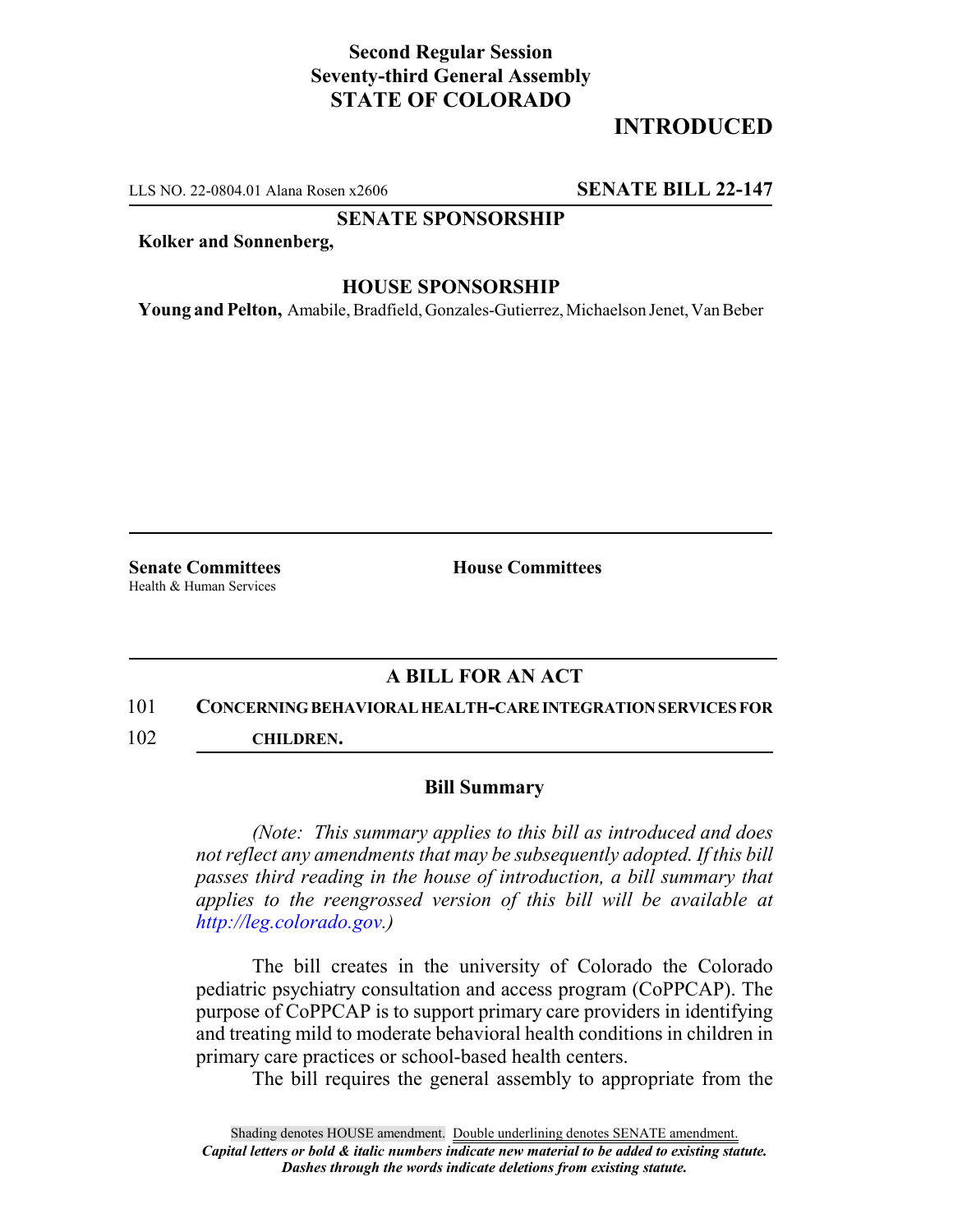behavioral and mental health cash fund:

- \$4.6 million to CoPPCAP;
- \$5 million to the behavioral health care professional matching grant program to expand access to behavioral health-care services for children and families; and
- \$1.5 million to the school-based health center grant program.
- *Be it enacted by the General Assembly of the State of Colorado:*

 **SECTION 1. Legislative declaration.** (1) The general assembly finds that:

 (a) During the COVID-19 pandemic, children have been faced with unprecedented challenges, including how they attend school, interact with friends, and receive health care;

 (b) During this unprecedented time, children and their families may have lost access to behavioral and mental health care, social services, income, food, or housing;

 (c) Since the COVID-19 pandemic began, rates of psychological distress among young people have increased, including symptoms of anxiety, depression, and other behavioral and mental health disorders;

 (d) The Colorado pediatric psychiatry consultation and access program (CoPPCAP) will provide peer-to-peer consultations, education, and support to pediatric primary care providers in order to identify and treat mild to moderate behavioral health concerns presenting in primary care;

 (e) The behavioral health care professional matching grant program provides funding to education providers to increase the presence of school health professionals to provide behavioral health care to students who have mental health, substance use or misuse, or other behavioral health needs;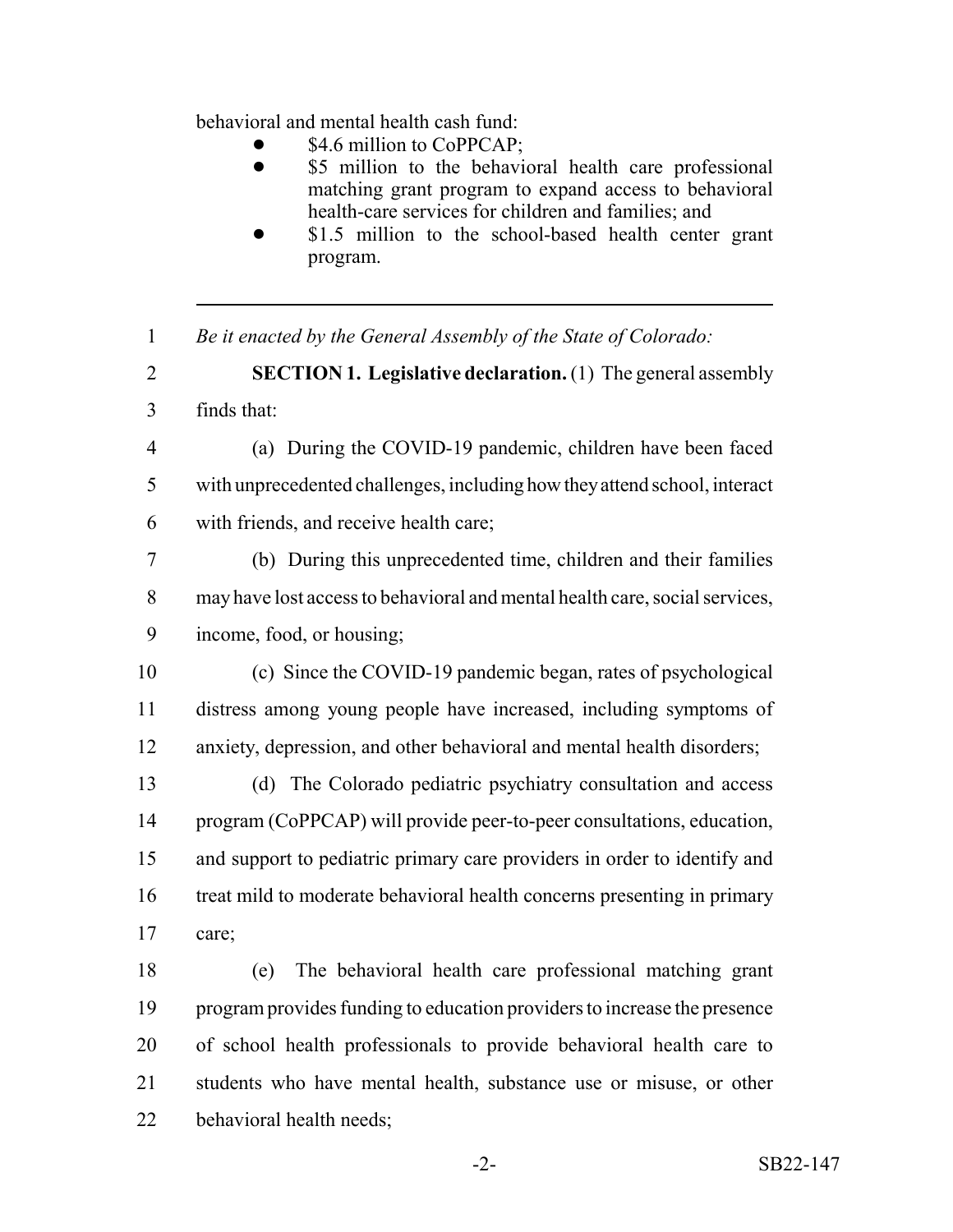(f) The school-based health center grant program provides access to school-based primary health care for children and adolescents, serving primarily low-income schools. The majority of students who attend schools with on-site health centers are from low-income families, are medically uninsured or underinsured, and qualify for free or reduced-cost school lunch pursuant to the federal "Richard B. Russell National School Lunch Act", 42 U.S.C. sec. 1751 et seq.

 (g) The federal government enacted the "American Rescue Plan Act of 2021", Pub.L. 117-2, to provide support to state, local, and tribal governments in responding to the impacts of the COVID-19 pandemic; and

 (h) Regulations construing the federal act promulgated by the United States treasury identify a nonexclusive list of uses for the COVID-19 pandemic and its negative public health impacts.

 (2) (a) Therefore, the general assembly declares that children have been disproportionately impacted by the COVID-19 pandemic and its negative public health impacts during this public health emergency. The programs and services described in this legislative declaration are appropriate uses of the money transferred to Colorado under the federal act. This money will expand access to evidence-based treatment for behavioral health services that CoPPCAP, the school-based health center grant program, and the behavioral health care professional matching grant program provide to children and families.

 (b) The general assembly further declares that CoPPCAP, the behavioral health care professional matching grant program, and the school-based health center grant program are important government services.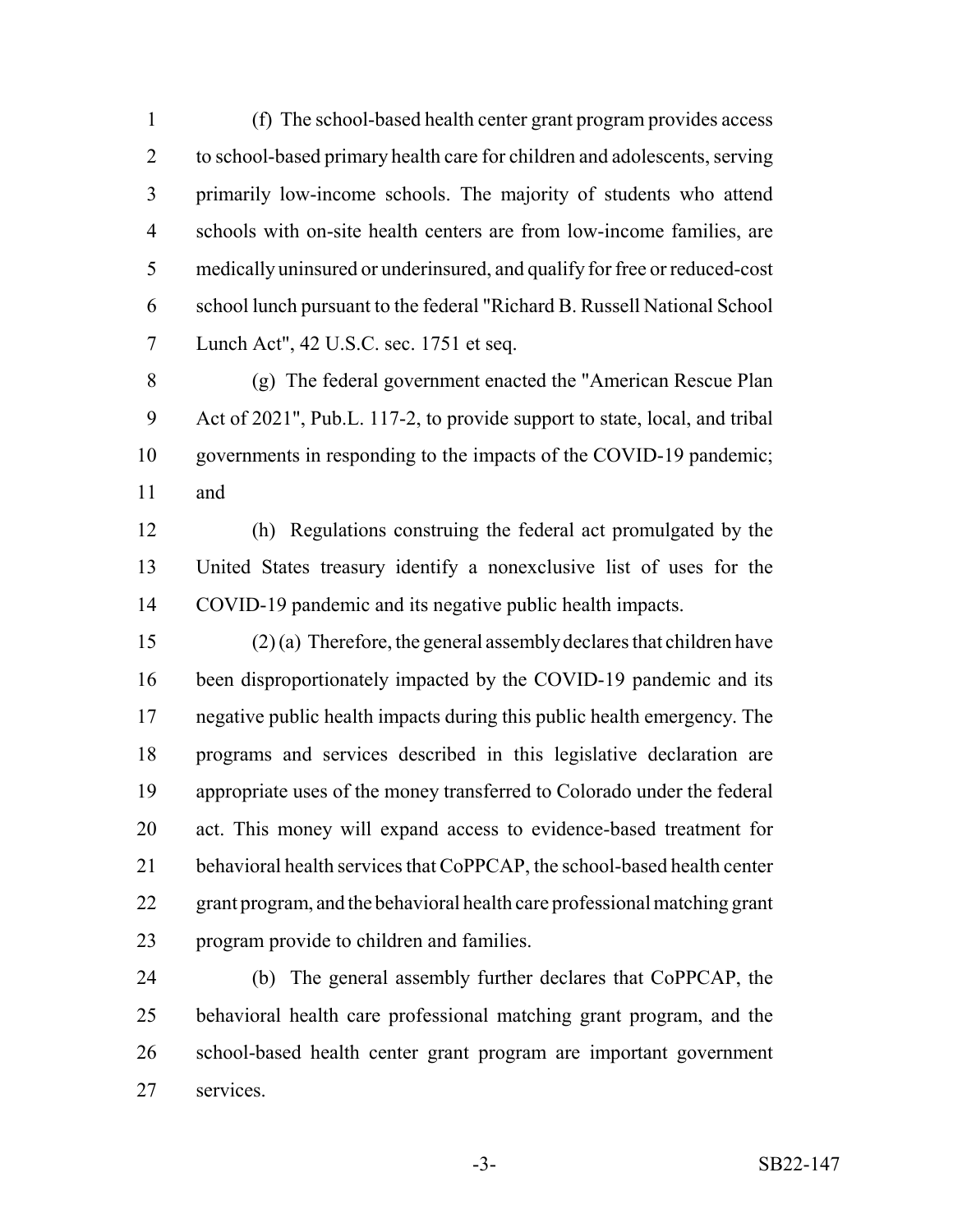**SECTION 2.** In Colorado Revised Statutes, **add** 23-20-144 as follows:

 **23-20-144. Colorado pediatric psychiatry consultation and access program (CoPPCAP) - created.** (1) THERE IS CREATED IN THE UNIVERSITY OF COLORADO THE COLORADO PEDIATRIC PSYCHIATRY CONSULTATION AND ACCESS PROGRAM, REFERRED TO IN THIS SECTION AS "COPPCAP". COPPCAP SHALL:

8 (a) SUPPORT PRIMARY CARE PROVIDERS TO IDENTIFY AND TREAT MILD TO MODERATE PEDIATRIC BEHAVIORAL HEALTH CONDITIONS IN PRIMARY CARE PRACTICES OR SCHOOL-BASED HEALTH CENTERS;

 (b) PROVIDE SUPPORT AND ASSISTANCE TO PRIMARY CARE PROVIDERS WITH THE INTEGRATION OF PEDIATRIC BEHAVIORAL HEALTH 13 SCREENING AND TREATMENT INTO PRIMARY CARE PRACTICES;

 (c) PROVIDE PEER-TO-PEER CONSULTATIONS WITH PRIMARY CARE PROVIDERS AND INTEGRATED BEHAVIORAL HEALTH CLINICIANS;

 (d) IDENTIFY EVIDENCE-BASED RESOURCES AND CARE COORDINATION TO SUPPORT DIAGNOSIS, TREATMENT, AND REFERRALS FOR CHILDREN WITH BEHAVIORAL HEALTH AND SUBSTANCE USE NEEDS;

 (e) SUPPORT ALL PATIENTS SEEN IN COLORADO PRIMARY CARE 20 PRACTICES REGARDLESS OF PAYER OR ABILITY TO PAY;

21 (f) CREATE ONGOING EDUCATIONAL OPPORTUNITIES FOCUSED ON PEDIATRIC BEHAVIORAL HEALTH CONDITIONS; AND

 (g) CREATE DIGITAL RESOURCES FOCUSED ON PEDIATRIC 24 BEHAVIORAL HEALTH CONDITIONS.

 (2) (a) COPPCAP MAY ENTER INTO AGREEMENTS WITH THE DEPARTMENT OF PUBLIC HEALTH AND ENVIRONMENT REGARDING THE PROVISION OF FEDERAL HEALTH RESOURCES AND SERVICES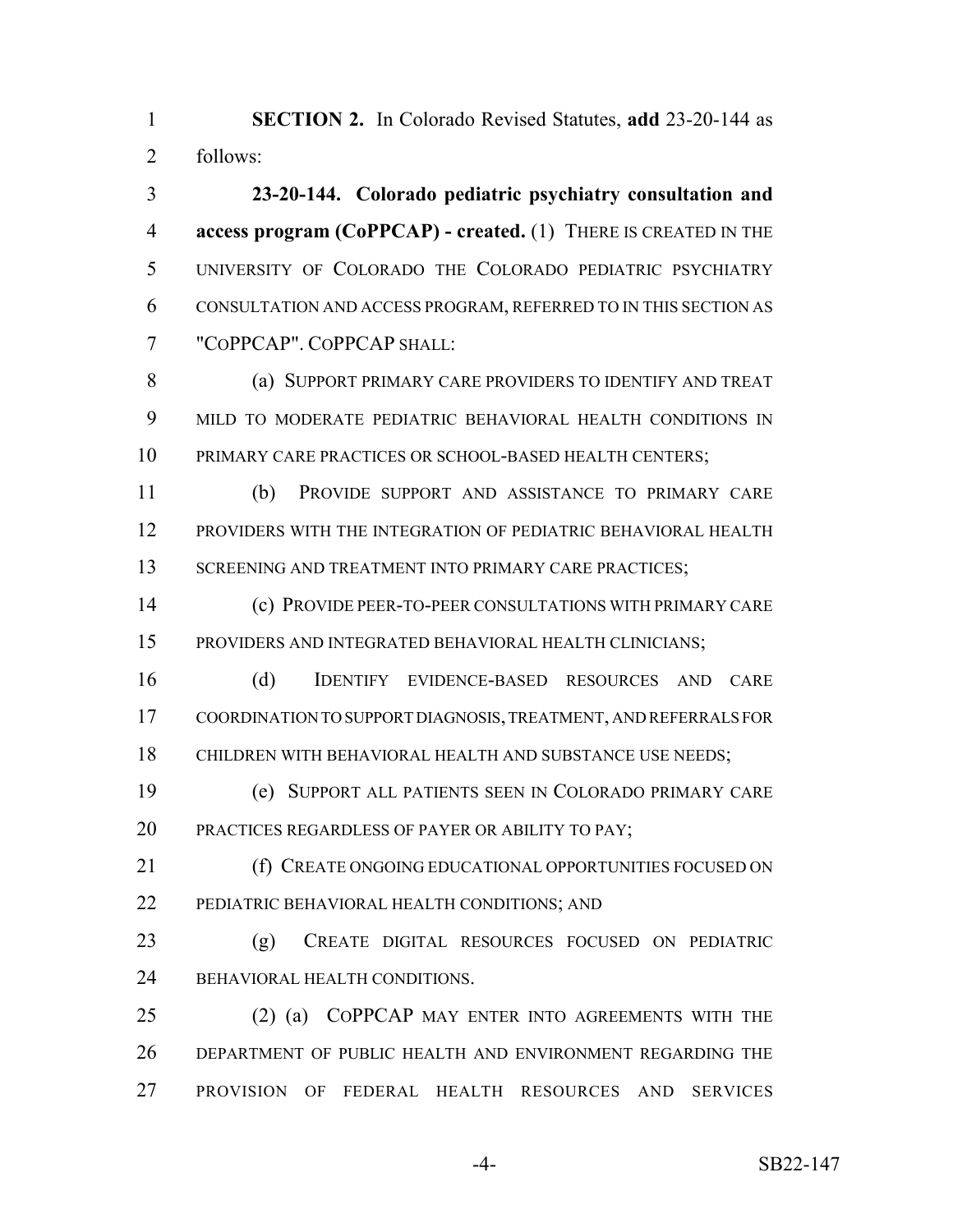ADMINISTRATION PROGRAMS.

 (b) COPPCAP MAY COLLABORATE WITH STATE AGENCIES, SCHOOL-BASED HEALTH CENTERS, PRIMARY CARE PROVIDERS, INTEGRATED BEHAVIORAL HEALTH CLINICS, AND COMMUNITY-BASED SOCIAL SERVICE OR BEHAVIORAL HEALTH PROVIDERS TO PROVIDE BEHAVIORAL HEALTH ASSESSMENT AND TREATMENT TO CHILDREN AND FAMILIES.

8 (3) COPPCAP IS AUTHORIZED TO SEEK, ACCEPT, AND EXPEND GIFTS, GRANTS, AND DONATIONS FROM PRIVATE OR PUBLIC SOURCES TO IMPLEMENT COPPCAP.

 (4) FOR THE 2022-23 STATE FISCAL YEAR, THE GENERAL ASSEMBLY SHALL APPROPRIATE FOUR MILLION SIX HUNDRED THOUSAND DOLLARS FROM THE BEHAVIORAL AND MENTAL HEALTH CASH FUND CREATED PURSUANT TO SECTION 24-75-230 TO THE BOARD OF REGENTS OF THE UNIVERSITY OF COLORADO TO FUND COPPCAP TO RESPOND TO THE COVID-19 PANDEMIC AND ITS NEGATIVE PUBLIC HEALTH IMPACTS. 17 COPPCAP SHALL SPEND OR OBLIGATE ANY MONEY BY DECEMBER 31, 2024. ANY MONEY OBLIGATED BY DECEMBER 31, 2024, MUST BE EXPENDED BY DECEMBER 31, 2026.

20 (5) THE BOARD OF REGENTS OF THE UNIVERSITY OF COLORADO AND COPPCAP SHALL COMPLY WITH THE COMPLIANCE, REPORTING, RECORD-KEEPING, AND PROGRAM EVALUATION REQUIREMENTS ESTABLISHED BY THE OFFICE OF STATE PLANNING AND BUDGETING AND 24 THE STATE CONTROLLER IN ACCORDANCE WITH SECTION 24-75-226 (5). **SECTION 3.** In Colorado Revised Statutes, 22-96-104, **add** (5.3)

as follows:

**22-96-104. Behavioral health care professional matching grant**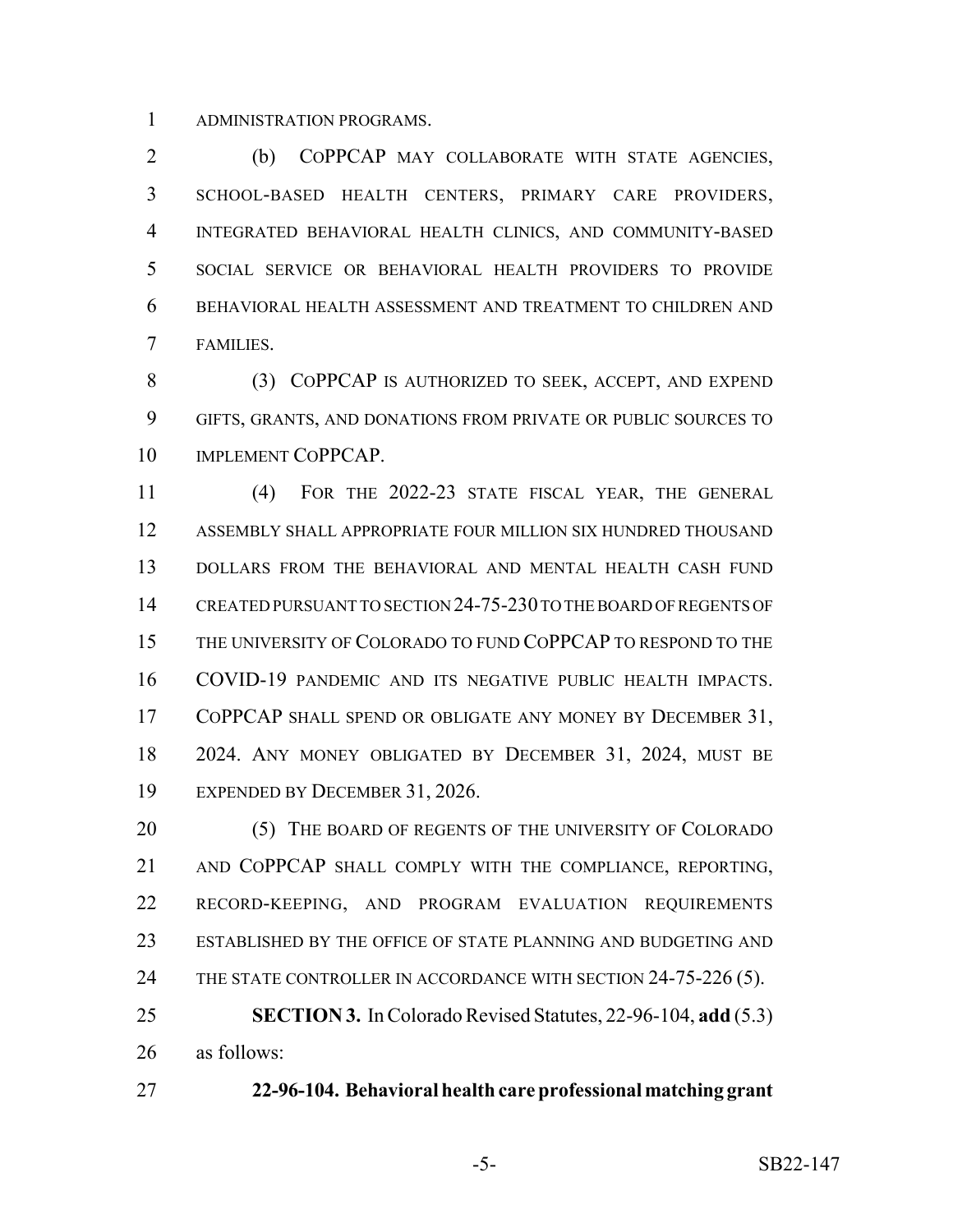**program - application - criteria - grant awards.** (5.3) (a) FOR THE 2 2022-23 BUDGET YEAR, THE GENERAL ASSEMBLY SHALL APPROPRIATE FIVE MILLION DOLLARS FROM THE BEHAVIORAL AND MENTAL HEALTH CASH FUND CREATED PURSUANT TO SECTION 24-75-230 TO THE DEPARTMENT TO FUND THE PROGRAM FOR THE BENEFIT OF INCREASING THE PRESENCE OF SCHOOL HEALTH PROFESSIONALS IN SCHOOLS TO RESPOND TO THE COVID-19 PANDEMIC AND ITS NEGATIVE PUBLIC HEALTH IMPACTS. THE DEPARTMENT OR THE GRANTEES AWARDED MONEY SHALL SPEND OR OBLIGATE ANY MONEY BY DECEMBER 31, 2024. ANY MONEY OBLIGATED BY DECEMBER 31, 2024, MUST BE EXPENDED BY DECEMBER 31, 2026.

 (b) THE DEPARTMENT AND THE GRANTEES SHALL COMPLY WITH THE COMPLIANCE, REPORTING, RECORD-KEEPING, AND PROGRAM EVALUATION REQUIREMENTS ESTABLISHED BY THE OFFICE OF STATE PLANNING AND BUDGETING AND THE STATE CONTROLLER IN ACCORDANCE WITH SECTION 24-75-226 (5).

 **SECTION 4.** In Colorado Revised Statutes, 25-20.5-503, **add** (2)(c) as follows:

 **25-20.5-503. School-based health center grant program - creation - funding - grants.** (2) (c) (I) FOR THE 2022-23 BUDGET YEAR, THE GENERAL ASSEMBLY SHALL APPROPRIATE ONE MILLION FIVE HUNDRED THOUSAND DOLLARS FROM THE BEHAVIORAL AND MENTAL HEALTH CASH FUND CREATED PURSUANT TO SECTION 24-75-230 TO THE DEPARTMENT TO FUND THE GRANT PROGRAM FOR THE BENEFIT OF SCHOOL-BASED HEALTH CENTERS TO RESPOND TO THE COVID-19 PANDEMIC AND ITS NEGATIVE PUBLIC HEALTH IMPACTS.THE DEPARTMENT OR THE GRANTEES AWARDED 27 MONEY SHALL SPEND OR OBLIGATE ANY MONEY PRIOR TO DECEMBER 31,